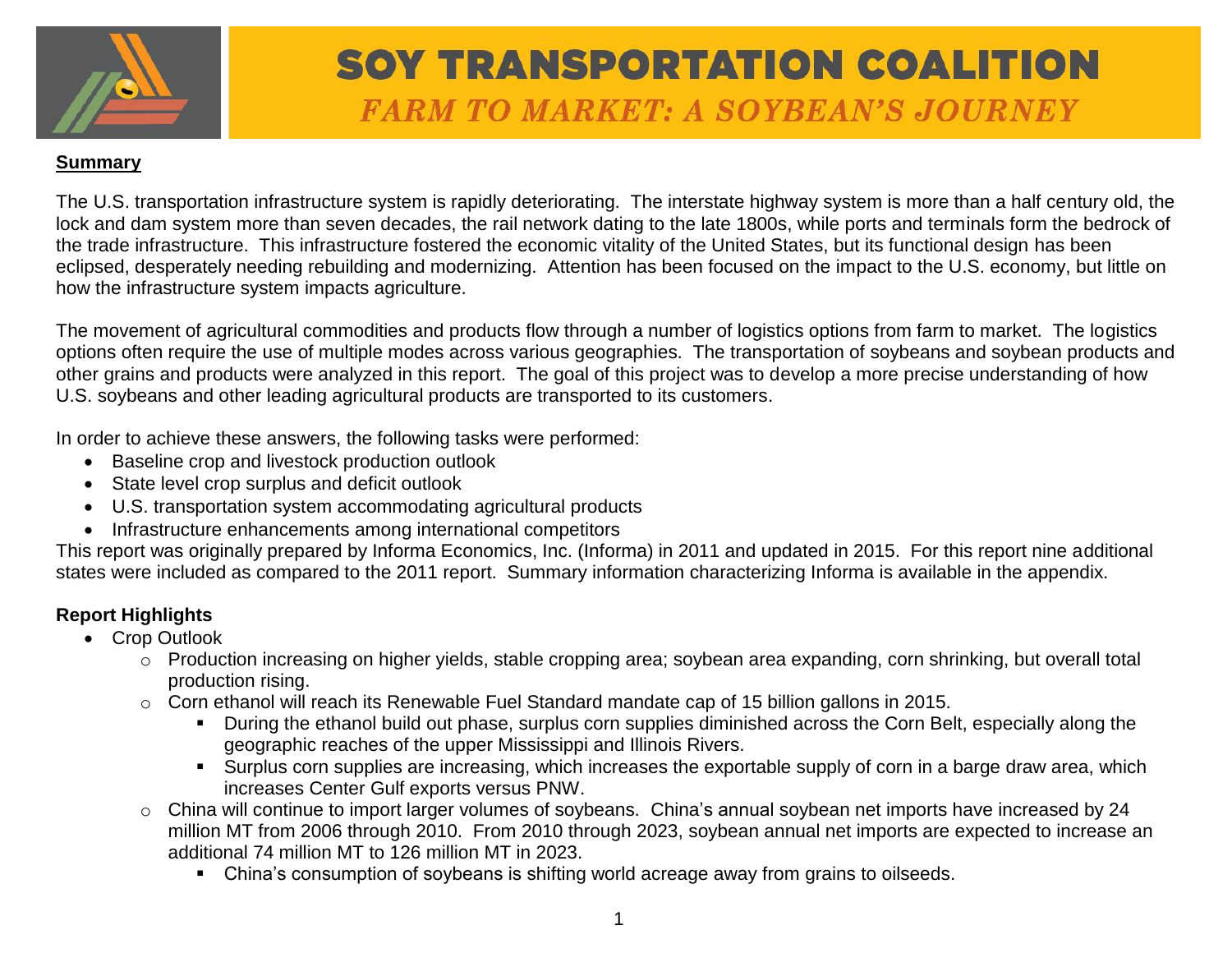

- o Cropping of soybeans and corn has been and will continue to expand into the north and to the west, and into the Delta at the expense of wheat, cotton, and other feed crops, such as sorghum and oats.
- Livestock Outlook
	- o U.S. meat production is expected to increase on the strength of foreign demand.
		- Chinese beef consumption is expected to grow by 1.5 million metric tons over the next decade, with Chinese imports fostering growth.
		- The increase in beef consumption is a result of China's strengthening economy, rising incomes, and continued urbanization.
	- o The U.S. livestock outlook is projected to be mixed with growth driven by export demand and not domestic consumption.
	- o Free Trade Agreement rules are being finalized for implementation between the U.S. and South Korea, Panama and Colombia, to the benefit of U.S. meat exports.
	- o Poultry production will increase through 2016/17, and then shrink slightly during 2017/18 and expand to 57.5 billion pounds or 26.0 million metric tons in 2022/23.
	- o Hogs are projected to increase about 7.3 million head from the 2014/15 low point to 72.3 million in 2022/23 and remain steady from there.
		- Hog production will expand more rapidly within the Corn Belt, while essentially shrinking in other areas.
		- Even though head count will flatten out, hog productivity gains will expand total pork production.
	- o Cattle head counts are forecast to increase to 2019/20 before declining through 2022/23, with no significant shift in geographic distribution.
		- South Korea experienced a severe outbreak of foot-and-mouth disease, which has reduced the size of its herd, and increases the prospect of increased imports from the U.S., especially with the newly established Free Trade Agreement.
	- o Dairy cattle head count will remain relatively stable, but annual productivity gains of 1.6% will increase total milk production.
		- The size of the U.S. dairy herd is dependent on exports of milk and associated products, especially to Asia and more specifically to China.
- Transportation of Soybeans and Products
	- o Long haul transport of soybeans and soybean products, grains and grain products move from areas of surplus into deficit areas of the United States for domestic feeding and processing purposes, and to export position.
	- o After years of losing market share to the PNW, the Center Gulf is maintaining its market share.
	- o Unit or shuttle train elevators exceed 500 efficient, rapid operational locations across the Corn Belt. These facilities allow fast loading of unit or shuttle trains of 90 to 110 cars per train in less than 12 hours.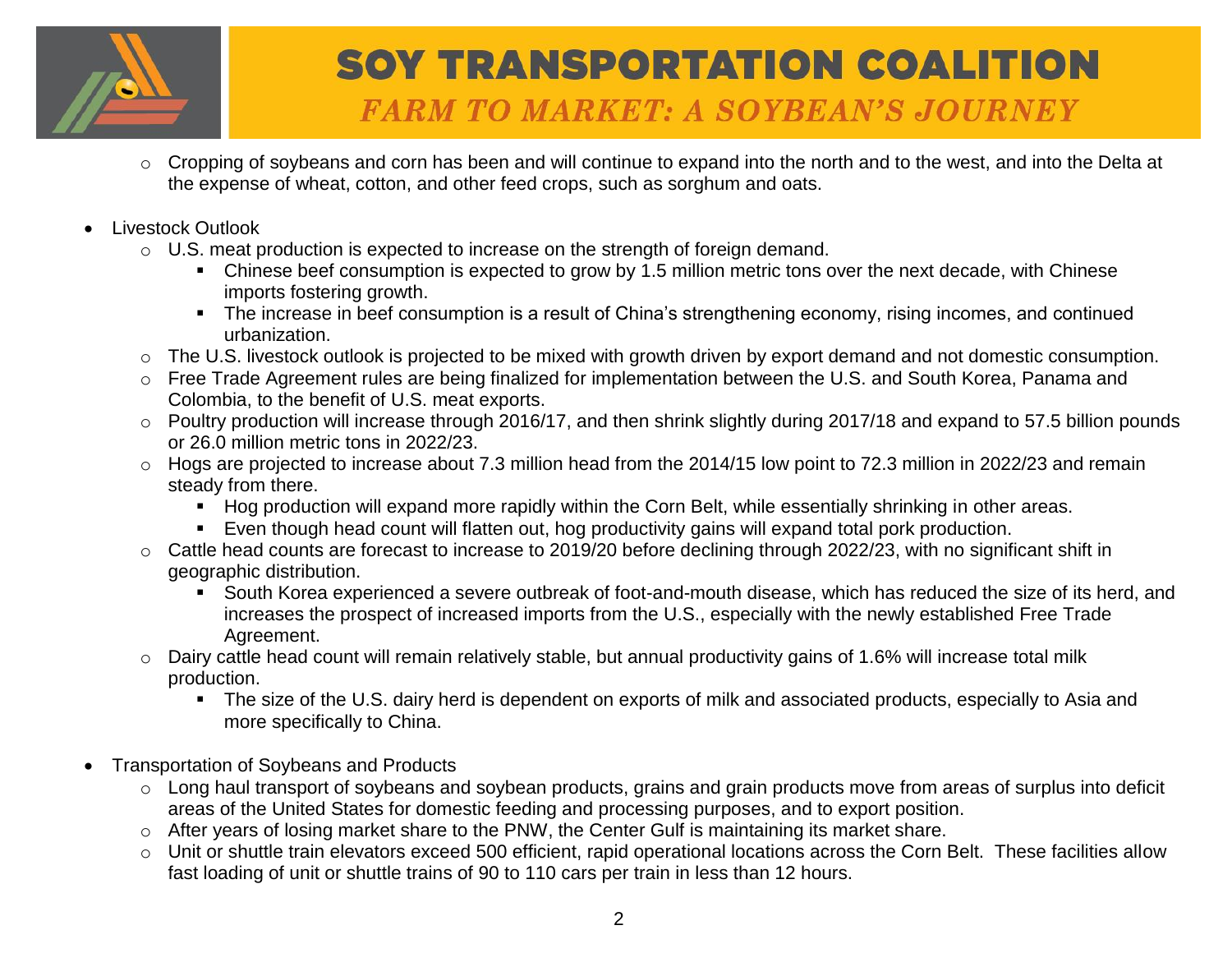

- o The relative movement of soybeans and grains by barge had shifted away from the upper Mississippi and Illinois River origins toward the lower Mississippi and lower Ohio Rivers. With the ethanol mandate maxing out, surplus corn supplies are increasing, which expands the exportable supply of corn in the upper Mississippi and Illinois River surplus regions. That being stated, the unreliability of the locks and the ability to load heavier on the lower Mississippi River is encouraging loading below St. Louis, MO.
- o The fleet of covered barges has transitioned from older equipment with less carrying capacity and shallower draft to equipment that is 15% to 20% larger that has deeper hulls, which requires deeper draft capabilities when fully loaded. The ability to load heavier and avoid lock issues enables barge companies to charge 40 cents per bushel less on the lower Mississippi River as compared to locking areas of the navigation system.
- o Export capacity has increased 30% in the PNW, 10% across the U.S. The PNW capacity accommodates the westerly expansion of crops and increased soybean and grain trade with Asia.
- o Rail carloadings of soybeans will increase 20% to almost 240 thousand and barge loadings will increase 32% to over 21 thousand. The 26 states in this study currently represent 97% of the soybean carloadings in the U.S., while in 2022/23 it is expected they will represent 98%.
- o For barge movements of soybeans, the 26 states represent 100% of the soybeans moving on the navigable waterways of the Mississippi River System.
- Key Transportation and Infrastructure Issues
	- o The locks and dams on the inland navigation system have exceeded the design life of the structures and have not been fully and efficiently maintained, and many are not adequate to accommodate modern tow configurations.
	- $\circ$  Dredging navigation channels to project depths, that is, the specified navigable waterway targeted by the U.S. Army Corps of Engineers at key ports and navigation channels is not being efficiently funded for reliable service to maintain adequate navigational draft. This limits the volume of soybeans and grains that can be loaded on a vessel or barge, leading to higher freight costs.
	- o The Panama Canal expansion effort to add a new set of locks to accommodate increased traffic and larger vessels to transit the isthmus between the Atlantic and Pacific Oceans is almost complete. The expansion project first started in 2007 and was targeted to be complete by October 2014. Through a series of delays with dredging, concrete and labor, the project is expected to be completed by April 2016. The expansion will allow vessels to be loaded to a 50 foot draft from the current draft of 39.5 feet, as well as longer and wider vessels to utilize the passage. This will allow dry bulk vessels loaded with grain to take on an additional 11,000 to 28,000 metric tons of cargo depending on the vessel class. Conceivably the heavier loadings to the deeper draft will lower the overall ocean freight rate transporting bulk grains and soybeans from the U.S. Center Gulf to Asia for vessels transiting the Panama Canal.
- South America Infrastructure Influence
	- o Soybean production in Brazil is expected to exceed 129 million metric tons by 2023, up from 87 in 2013.